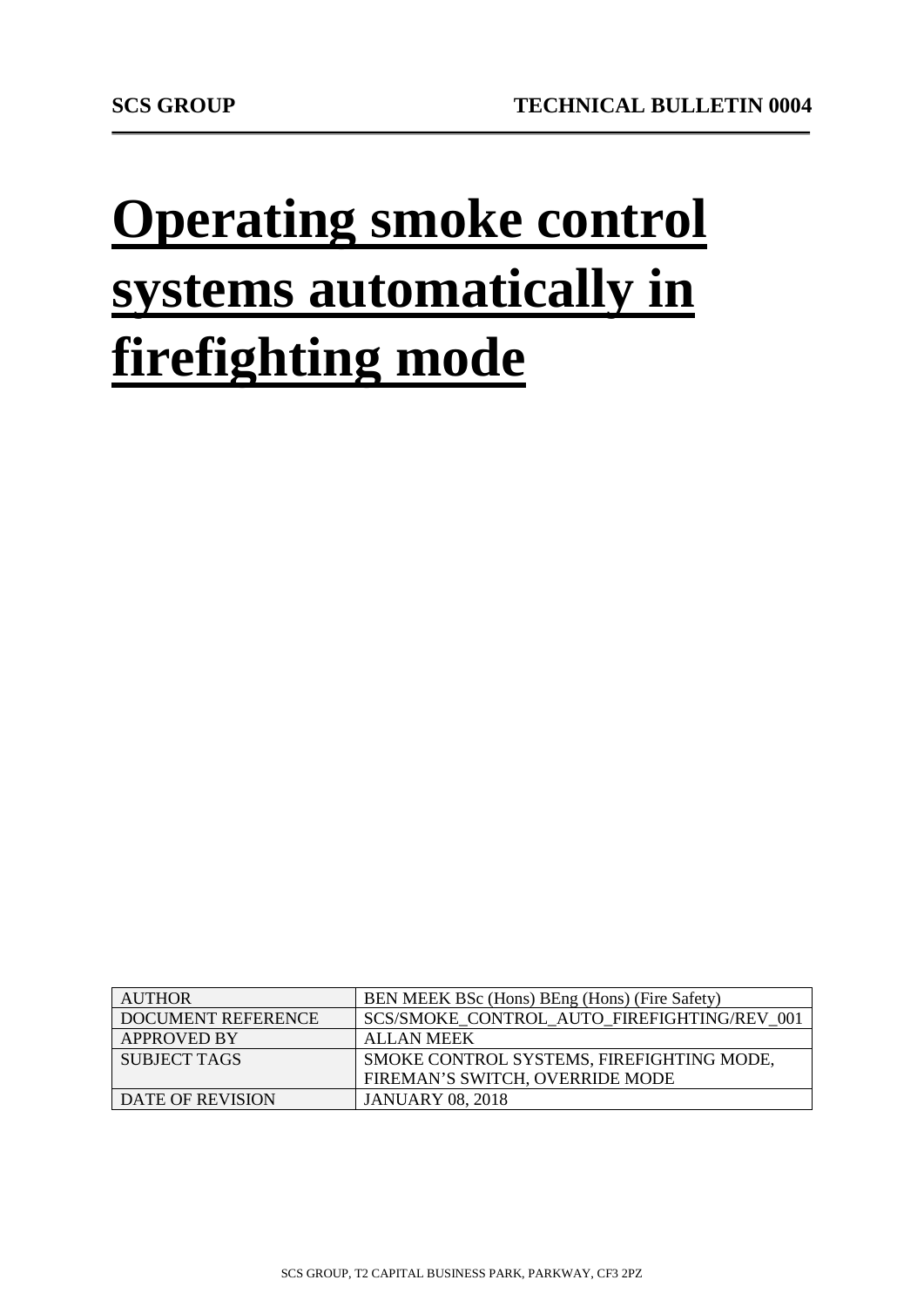When firefighters arrive at a live fire situation, they simply don't have time to deal with complex override controls.

As such, it is our job in the smoke control industry to ensure we are providing systems that do not cause problems for firefighters when they arrive at a challenging, fast-changing situation.

One of the most critical elements of a system is the fireman's switch. These switches are commonly a switch-disconnector/isolator for special applications and you can see these switches on the outside wall of commercial buildings.

They are designed to be easy to spot and are used by firefighters to turn off neon lighting or other hazardous electrical equipment in case of fire.

### **Manual override controls**

In active fire systems – such as fire alarms and smoke control systems – there is often a requirement for manual override controls for firefighters to use to control such systems in an emergency.

Stairwell ventilators, for example, are usually provided with manual controls at the top and bottom of the staircase to allow firefighters to open or close them. In smoke pressurisation systems, it is also common to have a manual switch to increase the speed of the fans from an initial means of escape duty to the higher firefighting speed.

The design, positioning, and precise function of these switches can vary greatly from one supplier to another and also from building to building. There are key switches (often without keys), touch screens and break glass call points of various colours and types. Often they are positioned near fire alarm call points, which may be likely to confuse building occupants during an incident which could lead to erroneous triggering of the system.

The proliferation of high rise buildings in inner cities has coincided with an increase in the use of fireengineered solutions for smoke control in such buildings, particularly mechanical smoke shafts which fall outside the scope of current Building Regulations and British and European standards.

## **Unique smoke control systems**

As a result of these two factors; many new tall buildings are equipped with unique fire-engineered smoke control systems, placing unrealistic demands on firefighters that may compromise their safety and that of building occupants.

It is impossible for the fire brigade to gain a thorough understanding of the individual fire safety systems of individual buildings, particularly when these are bespoke to the building and not conforming to a common standard or type.

A fireman's override switch for a smoke control system will often look the same, regardless of the type of system it controls, and the attending fire crew will be unlikely to know the detailed functionality of the smoke control system at a particular building. Operating the fireman's switch may, for example: